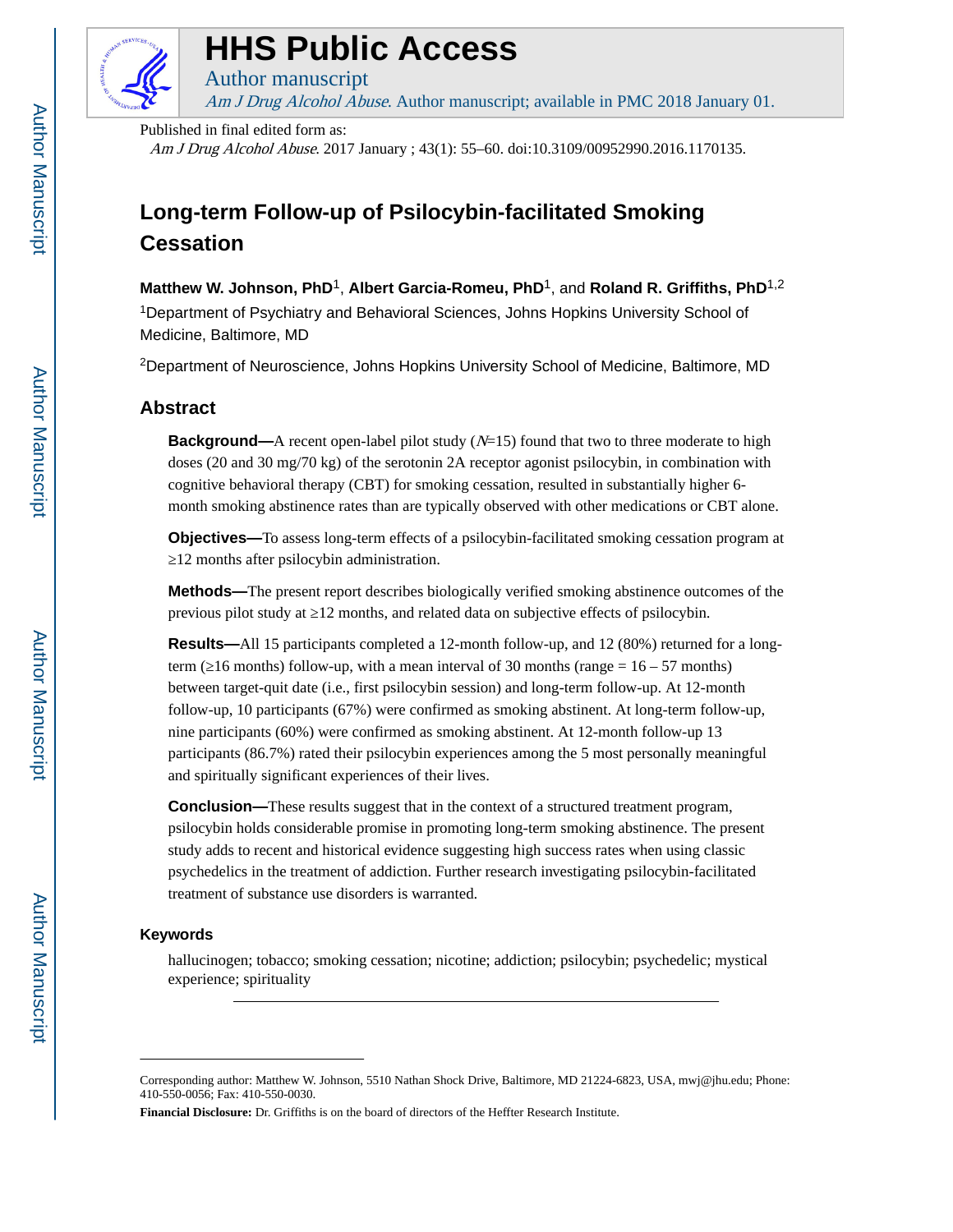## **Introduction**

With almost 6 million tobacco-related deaths per year worldwide, and that number projected to rise to an estimated 8 million annual mortalities by 2030, smoking remains among the leading public health concerns of the 21st century (1). At present, the most successful available smoking cessation treatments fail to promote long-term abstinence in the majority of individuals who use them (2,3), underscoring an urgent need to explore innovative treatment approaches.

The authors recently reported on a novel intervention for smoking cessation combining two to three administrations of psilocybin, a naturally occurring serotonin 2A receptor (5- HT2AR) agonist, with cognitive behavioral therapy (CBT). Initial results showed that 80% of participants in this open-label pilot-study  $(N=15)$  were biologically verified as smoking abstinent at the 6-month follow-up (4). Pilot results demonstrated safety and feasibility in this sample, with physiological adverse effects limited to mild post-session headache, and modest acute elevations in blood pressure and heart rate (4). Six volunteers (40%) reported acute challenging (i.e., fearful, anxiety-provoking) psilocybin session experiences. However, these effects resolved by the end of drug session days via interpersonal support from study staff, without pharmacologic intervention or persisting deleterious sequelae (4). The current report presents long-term follow-up data from this trial, including abstinence outcomes at 12 months and an average of 30 months post-treatment, as well as data on persisting psychological effects at 12-month follow-up.

## **Methods**

This study was approved by the Institutional Review Board of the Johns Hopkins University School of Medicine, and all participants provided informed consent. Participants were 15 smokers (10 males) without histories of severe mental illness, with a mean age of 51 years, who smoked on average 19 cigarettes per day (CPD) for a mean of 31 years at screening, with a mean of 6 previous quit attempts. Participants underwent a 15-week combination treatment consisting of four weekly preparatory meetings integrating CBT, elements of mindfulness training, and guided imagery for smoking cessation. Participants received a moderate (20 mg/70 kg) dose of psilocybin in week 5 of treatment, which served as the Target-Quit Date (TQD), and a high dose of psilocybin (30 mg/70 kg) approximately 2 weeks later. Participants had the opportunity to participate in a third, optional high-dose psilocybin session in week 13 of study treatment.

For 10 weeks following the TQD, participants returned to the laboratory to provide breath and urine samples to test for recent smoking, complete self-report questionnaires, and meet with study staff. Participants returned for follow-up meetings at 6 and 12 months post-TQD, and were later invited back for a retrospective interview probing potential mechanisms of the study treatment at a mean of 30 months post-TQD. For a detailed description of the study sample and intervention see Johnson et al. (4). The current report presents previously unpublished data regarding smoking cessation outcomes at the 12-month and long-term follow-ups.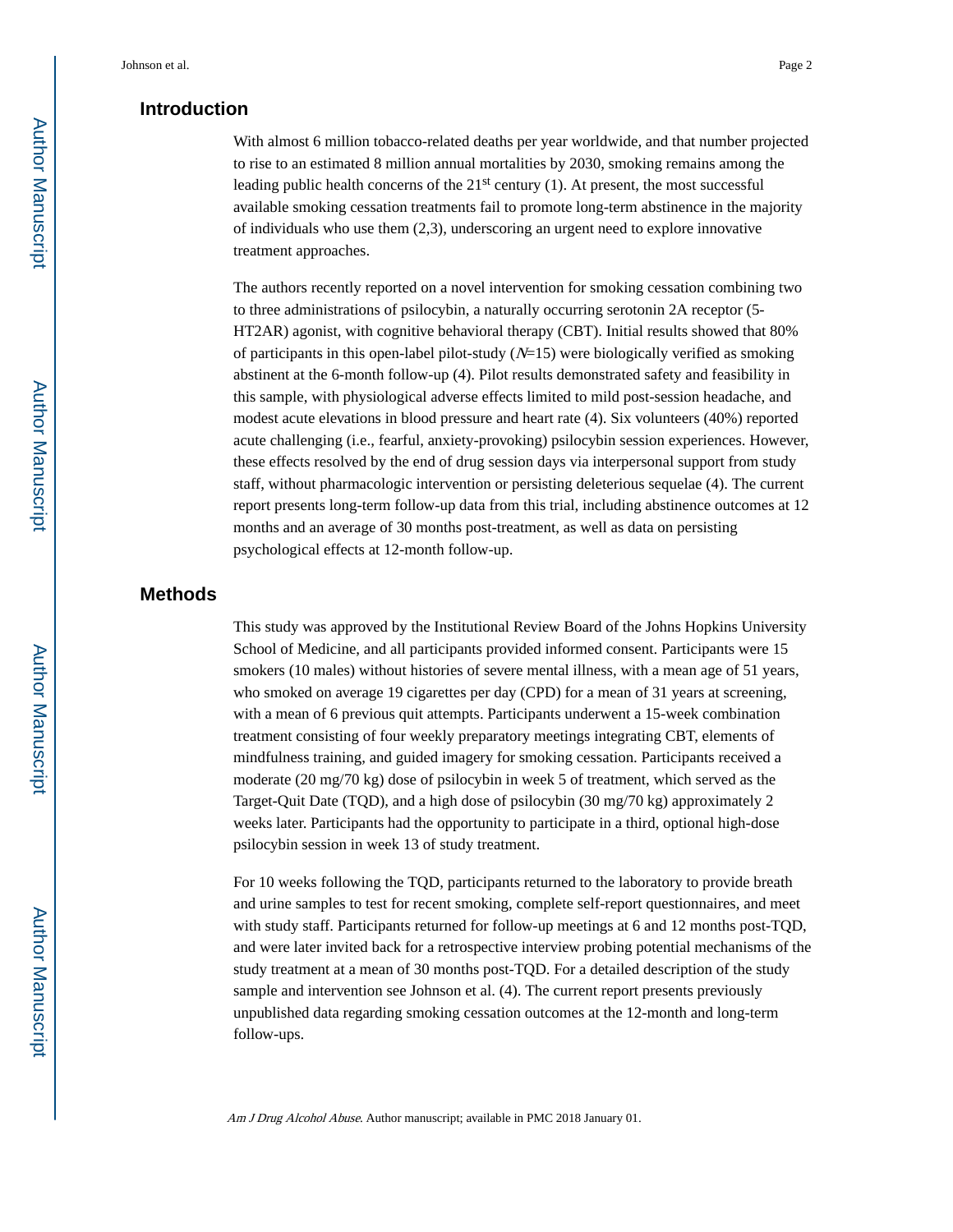#### **Measures**

**Smoking Biomarkers—**Biomarkers of recent smoking were used to assess participants' smoking status at 12-month and long-term follow-ups. Breath carbon monoxide (CO) was measured using a Bedfont Micro+ Smokerlyzer (Haddonfield, NJ). Urine samples were collected and sent to an independent laboratory (Friends Medical Laboratory, Baltimore, MD) for analysis of cotinine, a metabolite of nicotine.

**Timeline Follow-back (TLFB)—**Using the TLFB, a widely used retrospective measure of substance use (5), participants provided self-reported estimates of their daily cigarette consumption in the 30 days prior to beginning the study treatment. On all subsequent visits participants self-reported daily cigarette consumption since the last laboratory visit using the TLFB. Therefore, the TLFB provided continuous daily data on cigarette consumption.

**Persisting Effects Questionnaire—**Participants completed a 143-item questionnaire designed to measure persisting changes in attitudes, moods, behavior, and spirituality attributed to their most recent psilocybin experience one week after each psilocybin session. A retrospective version of this questionnaire was administered at the 12-month follow-up asking participants to respond regarding their cumulative psilocybin session experiences.

This questionnaire has previously been used to assess intermediate and long-term effects of psilocybin  $(6-8)$ . The initial 140 items are rated on a 6-point scale ranging from 0 (*none*) to 5 (extreme) assessing positive and negative changes in six categories: Attitudes about life (26 items); Attitudes about self (22 items); Mood changes (18 items); Relationships (18 items); Behavioral changes (two items); and Spirituality (43 items). Additionally, this questionnaire included three items asking participants to rate: 1) the overall personal meaning, 2) spiritual significance, and 3) effects on well-being or life satisfaction attributed to psilocybin experiences or contemplation of those experiences.

**Mystical Experience Questionnaire (MEQ30)—**The MEQ30 is a validated 30-item scale designed to assess the occurrence and intensity of mystical-type experiences occasioned by psilocybin (9,10). Psilocybin occasioned mystical experiences are defined by acute feelings of unity, sacredness, a noetic quality, positive mood, transcendence of space/ time, and ineffability (6), and have previously shown a significant association with successful psilocybin-facilitated smoking cessation outcomes at 6-month follow-up (11). The MEQ30 was completed at the conclusion of each psilocybin session approximately 7 hours after drug administration. Participants responded based on their experience during each particular session day.

#### **Data Analysis**

Participants were judged abstinent if breath CO value was ≤6ppm (12), urinary cotinine was  $\langle 200 \text{ ng/mL}$  (13), and if no smoking was reported on the TLFB for the previous 7 days. Urine samples testing negative for recent smoking were scored as 0 ng/mL for all analyses, as laboratory results did not provide specific values for negative  $\langle \langle 200 \text{ ng/mL} \rangle$  samples. Participants who did not report to a follow-up visit were considered to have smoked. The three participants who did not complete a long-term follow-up (which occurred at a mean of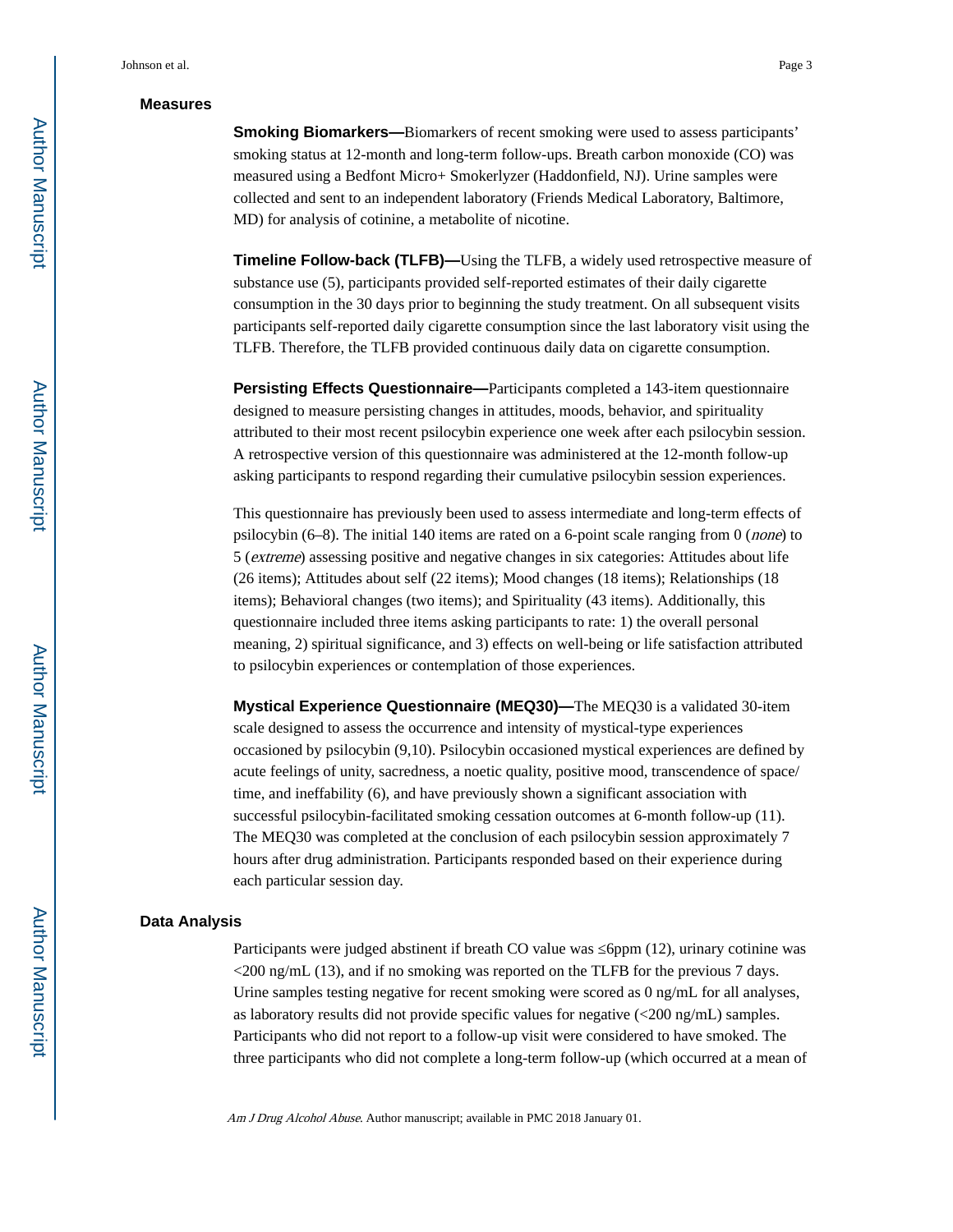Johnson et al. Page 4

30 months post-TQD for those who completed) had been confirmed as daily smokers at the 12-month follow-up. Thus, for these three individuals, carbon monoxide, urine cotinine, and TLFB self-reported daily smoking data for the long-term follow-up were imputed using their individual 12-month follow-up values.

Repeated measures ANOVA tested for changes in TLFB self-reported smoking from study intake to long-term follow-up. Planned comparison two-tailed paired t-tests were used to compare TLFB data between study intake and each of the following time points: end of treatment (10 weeks post-TQD), and 6-month, 12-month, and long-term follow-ups.

Descriptive statistics were calculated using Persisting Effects Questionnaire data to assess long-term positive and negative changes, personal meaning, and spiritual significance attributed to psilocybin session experiences one week after each session, and at 12-months post-TQD.

To examine the hypothesis that greater mystical-type effects and more positive attributions regarding psilocybin sessions would be associated with greater smoking cessation success, Pearson's correlations were calculated between psilocybin session ratings (i.e., individuals' mean MEQ30 score across psilocybin sessions from the end of each session day, and individuals' mean ratings of personal meaning and spiritual significance across psilocybin sessions from one week after each session) and long-term change scores on each smokingrelated measure (i.e., breath CO, cotinine, TLFB). Change scores were calculated as each participant's score at study intake subtracted from that participant's score at long-term follow-up. For the TLFB this was calculated as mean cigarettes per day (CPD) in the 30 days preceding study intake, subtracted from mean CPD from TQD to long-term follow-up. All datasets examined via correlational analyses were normally distributed as determined by Dallal-Wilkinson-Lilliefor corrected Kolmogorov-Smirnov tests at an alpha level of 0.05 (14).

## **Results**

All 15 participants completed a 12-month follow-up. Twelve (80%) returned for a long-term follow-up (mean 30 months post-TQD; range = 16–57 months) and provided data regarding current smoking and past treatment experience. At 12-month follow-up, 10 participants (67%) were biologically confirmed as smoking abstinent, with 8 of these participants reporting continuous abstinence since their TQD. At long-term follow-up, nine participants (60%) were biologically confirmed as smoking abstinent, with 7 of these participants reporting continuous abstinence since their TQD (Figure 1A–C).

Repeated measures ANOVA found significant change in self-reported smoking on the TLFB from study intake through the four follow-up time points at 10 weeks, 6 months, 12 months, and a mean of 30 months post-TQD ( $F_{2,23} = 81.4$ ;  $p < 0.001$ ). Planned comparison twotailed paired t-tests showed a significant decrease in self-reported daily smoking between study intake and the four follow-up time points, from a mean (SD) of 16.5 (4.3) CPD at study intake, to 1.4 (3.8) CPD at 10 weeks ( $t_{14} = 19.4$ ,  $p < 0.001$ ); 2.7 (5.5) CPD at 6-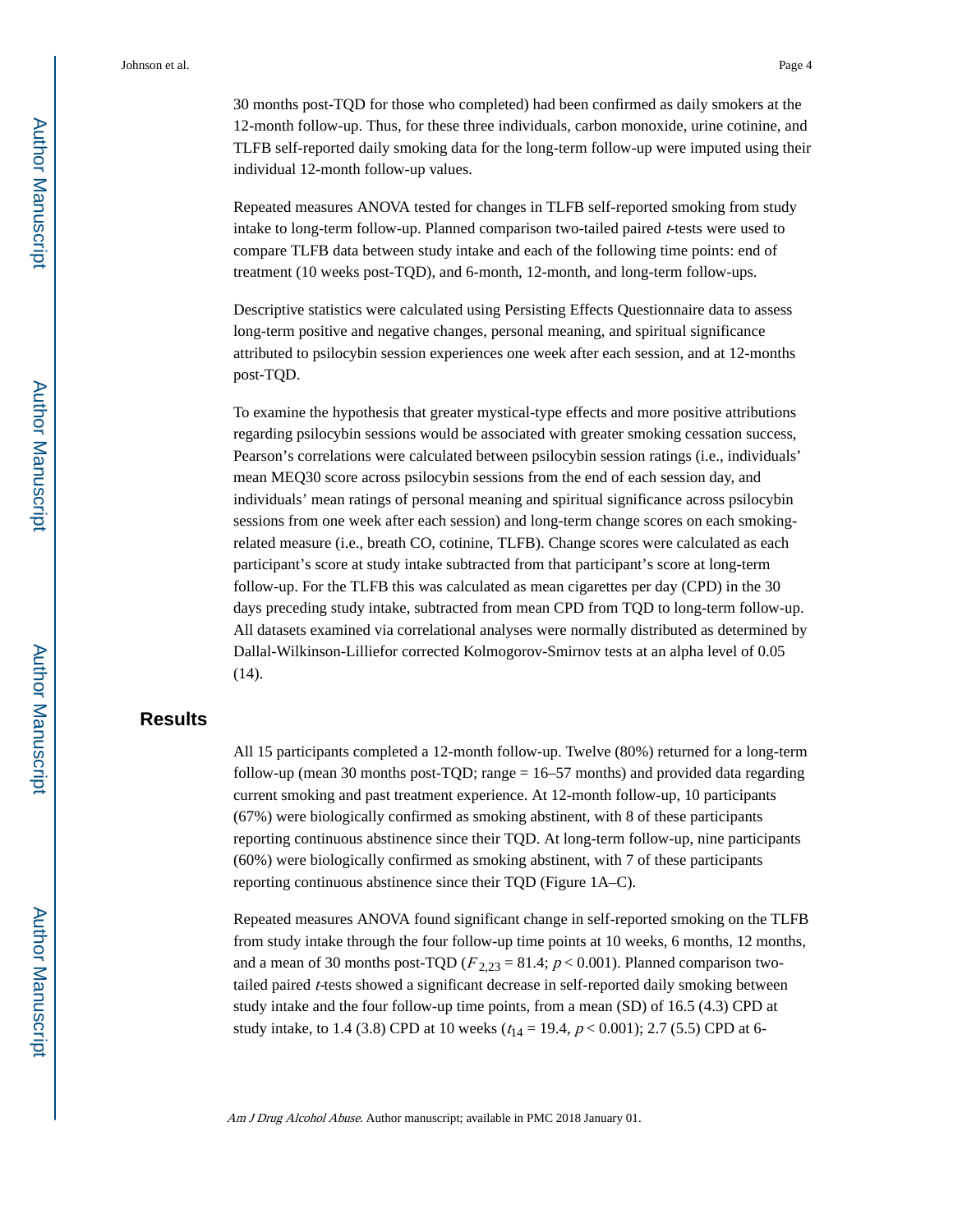Johnson et al. Page 5

months ( $t_{14} = 11.6$ ,  $p < 0.001$ ); 3.3 (6.5) CPD at 12-months ( $t_{14} = 9.2$ ,  $p < 0.001$ ); and 4.3 (6.6) CPD at long-term follow-up ( $t_{14} = 9.1, p < 0.001$ ).

Positive persisting effects were rated higher than negative persisting effects across all six domains of the Persisting Effects Questionnaire, with average negative effects scores ranging from 3.2 to 8.1% of maximum possible score, and average positive effects scores ranging from 53 to 64% of maximum possible score (Table 1). For the final question regarding effects on well-being or life satisfaction attributed to psilocybin experiences or contemplation of those experiences, one participant deviated from instrument instructions by endorsing both −3 (decreased very much) and +3 (increased very much) at the 12-month follow-up. We therefore excluded this person's data on this single item from the results reported in Table 1. No other participants endorsed any level of decrease in well-being or life satisfaction related to psilocybin session experiences at the 12-month follow-up.

The participant endorsing mixed results for well-being or life-satisfaction at the 12-month follow-up attributed the decrease in well-being or life-satisfaction to psilocybin session content in which she reported re-experiencing traumatic childhood memories. This individual was referred to additional counseling, which she reported to be helpful in integrating these experiences and resolving associated difficulty. One other participant sought outside counseling after their psilocybin session experiences, although this was reportedly undertaken with the intention of personal growth and self-improvement. Consistent with previously published data (4), no participants reported an increase in bothersome visual disturbances at the 12-month follow-up relative to baseline, and no clinically significant psychological sequelae were spontaneously reported at the long-term follow-up.

Participants attributed great personal meaning and spiritual significance to their psilocybin experiences at 12-months post-TQD, with 13 (86.7%) rating these experiences among the five most personally meaningful of their lives, and 13 (86.7%) rating them among the five most spiritually significant experiences of their lives.

Change in urine cotinine levels from study intake to long-term follow-up were significantly correlated with mean ratings of personal meaning of psilocybin session from one week after each session ( $r = -0.55$ ,  $p = 0.04$ ), and mean MEQ30 scores from the end of each session day ( $r = -0.55$ ,  $p = 0.03$ ; Figure 1D). The 7 other correlations between psilocybin session attributes and smoking cessation success did not reach significance ( $p$  range: .10 to .36) but were consistently in the predicted direction with moderate effect sizes (r range: −.25 to −. 44).

### **Discussion**

These results, together with previously reported findings indicate that psilocybin may be a feasible adjunct to smoking cessation treatment. In controlled studies, the most effective smoking cessation medications typically demonstrate less than 31% abstinence at 12 months post-treatment (15,16), whereas the present study found 60% abstinence more than a year after psilocybin administration. However, the current findings are limited by the small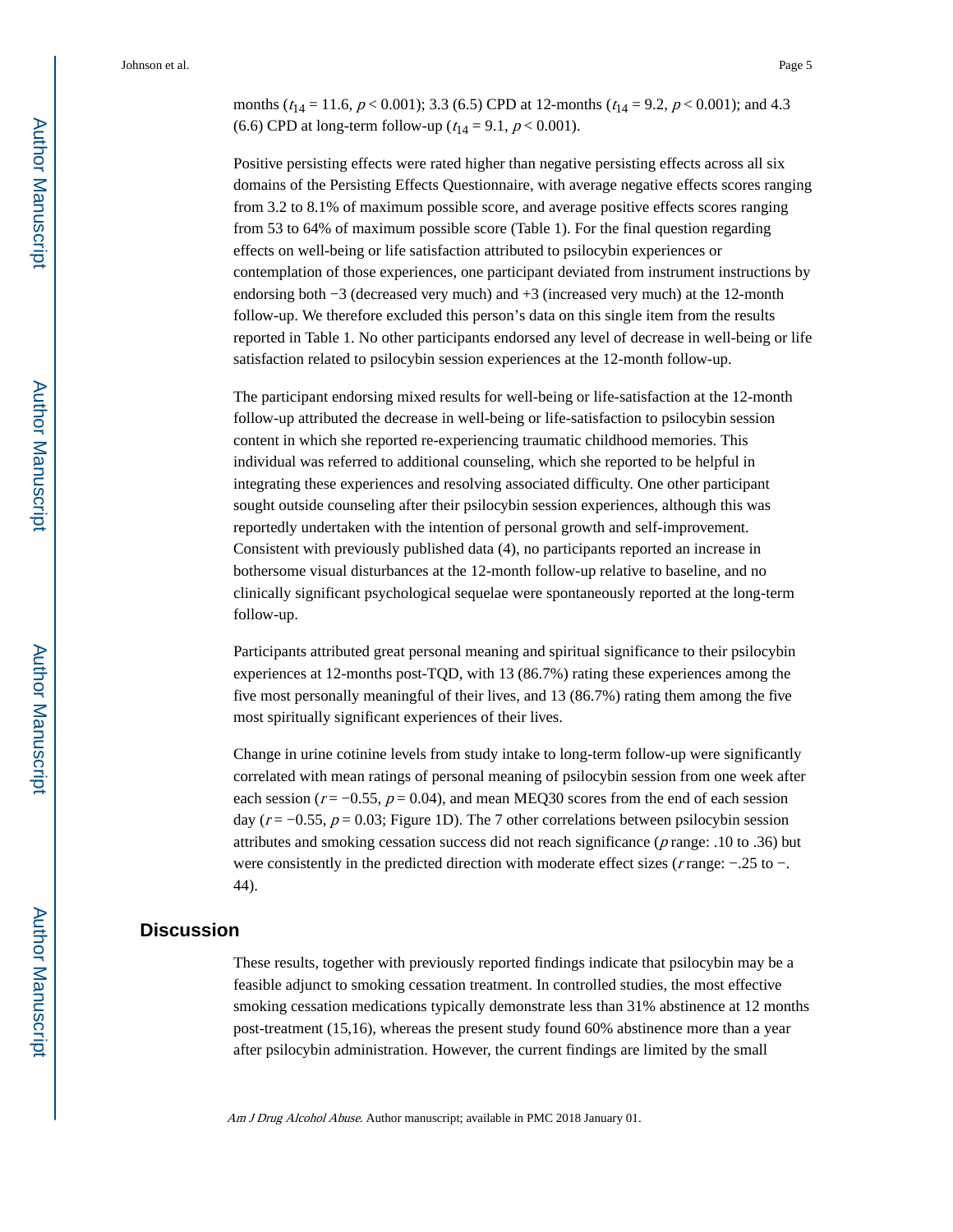sample, open-label design, and lack of control condition, which preclude making definitive conclusions about efficacy. Furthermore, participant self-selection bias may have played a role in observed success rates, as the study enrolled only individuals motivated to quit and willing to undergo a time-intensive experimental treatment for no monetary compensation.

Additional, carefully controlled research in larger, more diverse samples is necessary to determine efficacy. Toward this end, the authors are currently conducting a randomized comparative efficacy trial in a larger study sample (ClinicalTrials.gov Identifier NCT01943994). This study is evaluating smoking cessation outcomes between individuals receiving a single high dose (30 mg/70kg) of psilocybin vs. a standard 8 to 10 week course of nicotine replacement therapy (i.e., patch), with both groups receiving the same cognitive behavioral smoking cessation intervention.

Nevertheless, the present results suggest persisting effects of psilocybin-facilitated treatment well beyond the time course of acute drug action. Consistent with previous findings, results indicated greater mystical-type effects and more positive attributions regarding psilocybin sessions were associated with greater smoking cessation success. The only significant correlations were between cotinine reductions and mystical-type psilocybin effects, and between cotinine reductions and ratings of session personal meaning. However, all other correlations between subjective effects of psilocybin and change in smoking-related measures were in the predicted direction with a moderate effect size. Therefore, the failure of these other correlations to reach significance might constitute a type II error related to small sample size.

While the intervention used in this study was not explicitly "spiritual" in nature, participants consistently attributed a high degree of spiritual significance to their psilocybin session experiences, raising questions about the role of spirituality in smoking cessation. Several studies suggest that increased levels of spirituality are associated with improved treatment outcomes in substance dependence recovery (17–20), and pilot survey data indicate that 78% of smokers reported that spiritual resources would be helpful in quitting smoking (21). The lasting psychological and behavioral shifts observed following psychedelic administration may be mediated in part by the salient, often subjectively positive acute effects of 5-HT2AR agonists, which have sometimes been characterized as mystical or transcendent (7,11,22).

Combined with historical data suggesting high success rates of psychedelic-facilitated treatment of alcoholism approximately doubling the odds of success at initial follow-up (23), and promising recent pilot data on psilocybin-facilitated treatment of alcohol dependence (24), the present findings indicate that 5-HT2AR agonists may hold therapeutic potential in treating a variety of substance use disorders in the context of a structured treatment program. Considering the often chronic and intractable nature of addictive disorders, further investigation of psychedelic-facilitated treatment of addiction and underlying neurobiological mechanisms represent important future directions for research.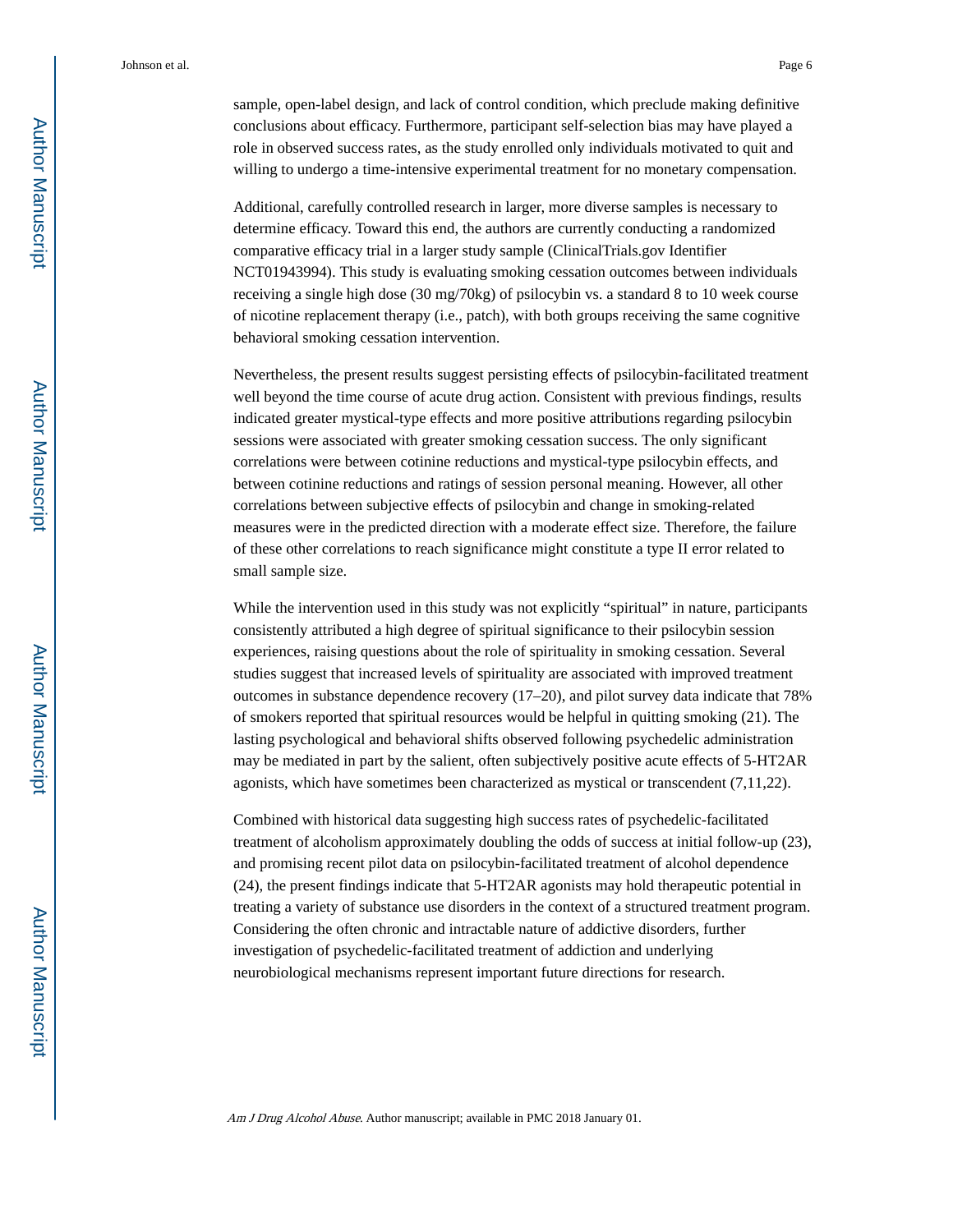## **Acknowledgments**

**Funding/Support:** The Beckley Foundation provided initial funding for this research, with continued funding provided by Heffter Research Institute. Support for Dr. Garcia-Romeu was provided by National Institute on Drug Abuse Grant T32DA07209. Support for Dr. Griffiths was provided in part by NIDA Grant R01DA003889.

Amanda Feilding of the Beckley Foundation provided initial funding and encouragement for this research, with continued funding provided by Heffter Research Institute. Mary Cosimano, MSW, Tehseen Noorani, PhD, Margaret Klinedinst, BS, Patrick Johnson, PhD, Matthew Bradstreet, PhD, Rosemary Scavullo-Flickinger, BA, Fred Reinholdt, MA, Samantha Gebhart, BS, Grant Glatfelter, BS, Toni White, BA, and Jefferson Mattingly assisted in data collection. Annie Umbricht, MD, and Leticia Nanda, CRNP provided medical screening and coverage. William A. Richards, STM, PhD provided valuable clinical consultation.

## **References**

- 1. World Health Organization. WHO report on the global tobacco epidemic, 2011: warning about the dangers of tobacco. Geneva: World Health Organization; 2011.
- 2. Cahill K, Stevens S, Lancaster T. Pharmacological treatments for smoking cessation. JAMA. 2014; 311(2):193–194. DOI: 10.1001/jama.2013.283787 [PubMed: 24399558]
- 3. Mottillo S, Filion KB, Bélisle P, Joseph L, Gervais A, O'Loughlin J, Paradis G, Pihl R, Pilote L, Rinfret S, Tremblay M. Behavioural interventions for smoking cessation: a meta-analysis of randomized controlled trials. Eur Heart J. 2009 Mar 1; 30(6):718–30. DOI: 10.1093/eurheartj/ ehn552 [PubMed: 19109354]
- 4. Johnson MW, Garcia-Romeu A, Cosimano MP, Griffiths RR. Pilot study of the 5-HT2AR agonist psilocybin in the treatment of tobacco addiction. J Psychopharmacol. 2014; 28(11):983–992. DOI: 10.1177/0269881114548296 [PubMed: 25213996]
- 5. Sobell, LC., Sobell, MB. Timeline follow-back: A technique for assessing self-reported alcohol consumption. In: Litten, R., Allen, J., editors. Measuring Alcohol Consumption. Rockville, MD: Humana Press; 1992. p. 207-224.
- 6. Griffiths R, Richards W, McCann U, Jesse R. Psilocybin can occasion mystical-type experiences having substantial and sustained personal meaning and spiritual significance. Psychopharmacology (Berl). 2006; 187(3):268–283. DOI: 10.1007/s00213-006-0457-5 [PubMed: 16826400]
- 7. Griffiths RR, Richards WA, Johnson MW, et al. Mystical-type experiences occasioned by psilocybin mediate the attribution of personal meaning and spiritual significance 14 months later. J Psychopharmacol. 2008; 22(6):621–632. DOI: 10.1177/0269881108094300 [PubMed: 18593735]
- 8. Griffiths RR, Johnson MW, Richards WA, et al. Psilocybin occasioned mystical-type experiences: immediate and persisting dose-related effects. Psychopharmacology (Berl). 2011; 218(4):649–665. DOI: 10.1007/s00213-011-2358-5 [PubMed: 21674151]
- 9. MacLean KA, Leoutsakos JMS, Johnson MW, Griffiths RR. Factor analysis of the mystical experience questionnaire: A study of experiences occasioned by the hallucinogen psilocybin. J Sci Study Relig. 2012; 51(4):721–737. DOI: 10.1111/j.1468-5906.2012.01685.x [PubMed: 23316089]
- 10. Barrett FS, Johnson MW, Griffiths RR. Validation of the revised Mystical Experience Questionnaire in experimental sessions with psilocybin. J Psychopharmacol. 2015; 29(11):1182– 1190. DOI: 10.1177/0269881115609019 [PubMed: 26442957]
- 11. Garcia-Romeu A, Griffiths R, Johnson M. Psilocybin-occasioned mystical experiences in the treatment of tobacco addiction. Curr Drug Abuse Rev. 2014; 7(3):157–164. DOI: 10.2174/1874473708666150107121331 [PubMed: 25563443]
- 12. Javors MA, Hatch JP, Lamb RJ. Cut-off levels for breath carbon monoxide as a marker for cigarette smoking. Addiction. 2005; 100(2):159–167. DOI: 10.1111/j.1360-0443.2004.00957.x [PubMed: 15679745]
- 13. Bramer S, Kallungal B. Clinical considerations in study designs that use cotinine as a biomarker. Biomarkers. 2003; 8(3–4):187–203. DOI: 10.1080/13547500310012545 [PubMed: 12944172]
- 14. Dallal GE, Wilkinson L. An analytic approximation to the distribution of Lilliefors's test statistic for normality. The American Statistician. 1986 Nov 1; 40(4):294–6.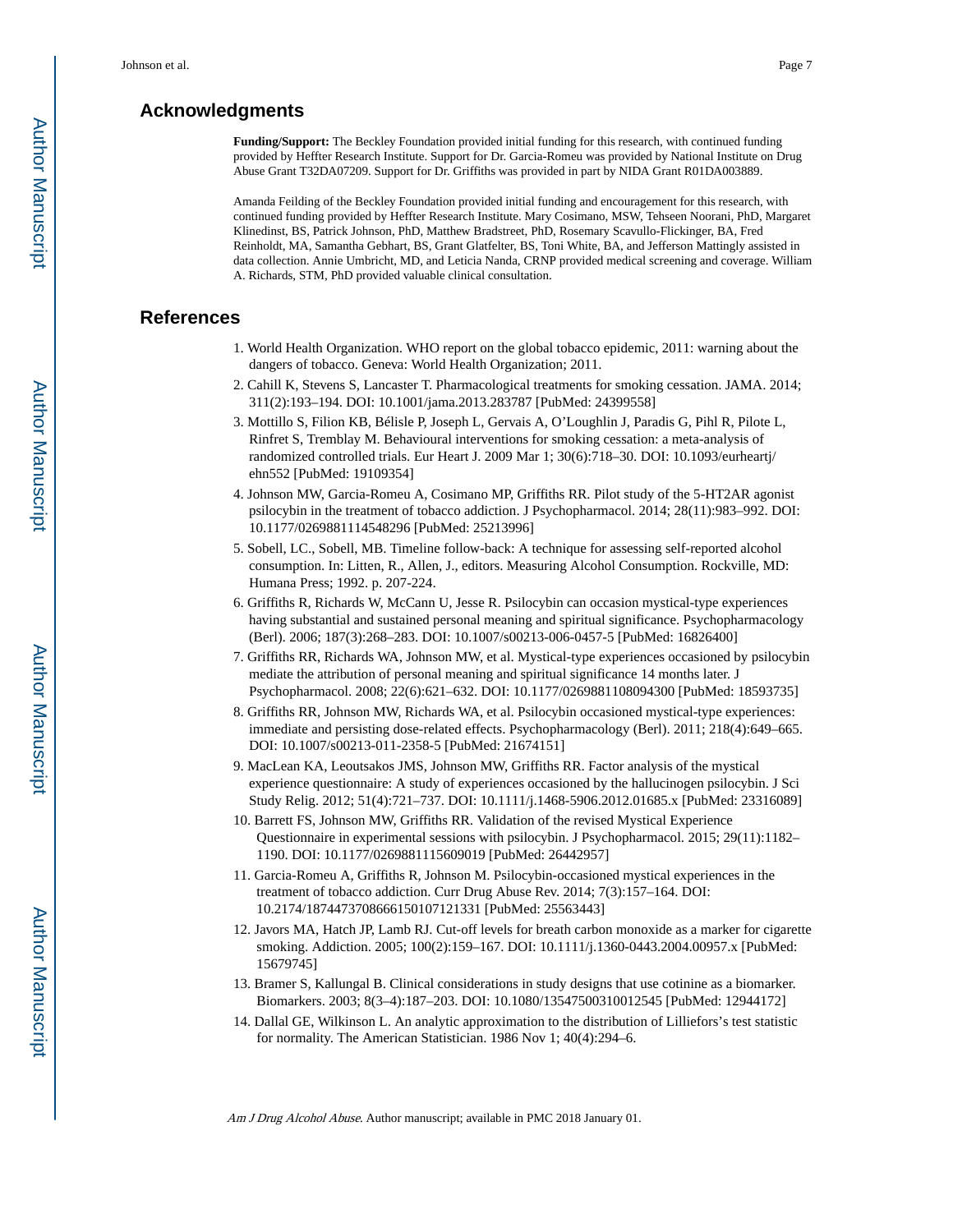- 15. Hays JT, Ebbert JO, Sood A. Efficacy and safety of varenicline for smoking cessation. Am J Med. 2008; 121(4):S32–S42. DOI: 10.1016/j.amjmed.2008.01.017
- 16. Tonnesen P, Tonstad S, Hjalmarson A, et al. A multicentre, randomized, double-blind, placebocontrolled, 1-year study of bupropion SR for smoking cessation. J Intern Med. 2003; 254(2):184– 192. DOI: 10.1046/j.1365-2796.2003.01185.x [PubMed: 12859700]
- 17. Coyle C, Crum RM, Ford DE. Associations between spirituality and substance abuse symptoms in the Baltimore Epidemiologic Catchment Area follow-up, 1993–1996. J Addict Dis. 2006; 25(4): 125–132. DOI: 10.1300/J069v25n04\_12 [PubMed: 17088232]
- 18. Piderman KM, Schneekloth TD, Pankratz VS, et al. Spirituality in alcoholics during treatment. Am J Addict. 2007; 16(3):232–237. DOI: 10.1080/10550490701375616 [PubMed: 17612829]
- 19. Piedmont RL. Spiritual transcendence as a predictor of psychosocial outcome from an outpatient substance abuse program. Psychol Addict Behav. 2004; 18(3):213–222. DOI: 10.1037/0893-164x. 18.3.213 [PubMed: 15482076]
- 20. Zemore SE. A role for spiritual change in the benefits of 12-step involvement. Alcohol Clin Exp Res. 2007; 31(s3):76s–79s. DOI: 10.1111/j.1530-0277.2007.00499.x [PubMed: 17880352]
- 21. Gonzales D, Redtomahawk D, Pizacani B, et al. Support for spirituality in smoking cessation: results of pilot survey. Nicotine Tob Res. 2007; 9(2):299–303. DOI: 10.1080/14622200601078582 [PubMed: 17365761]
- 22. MacLean KA, Johnson MW, Griffiths RR. Mystical experiences occasioned by the hallucinogen psilocybin lead to increases in the personality domain of openness. J Psychopharmacol. 2011; 25(11):1453–1461. DOI: 10.1177/0269881111420188 [PubMed: 21956378]
- 23. Krebs TS, Johansen PØ. Lysergic acid diethylamide (LSD) for alcoholism: meta-analysis of randomized controlled trials. J Psychopharmacol. 2012; 26(7):994–1002. DOI: 10.1177/0269881112439253 [PubMed: 22406913]
- 24. Bogenschutz MP, Forcehimes AA, Pommy JA, Wilcox CE, Barbosa PCR, Strassman RJ. Psilocybin-assisted treatment for alcohol dependence: A proof-of-concept study. J Psychopharmacol. 2015; 29(3):289–299. DOI: 10.1177/0269881114565144 [PubMed: 25586396]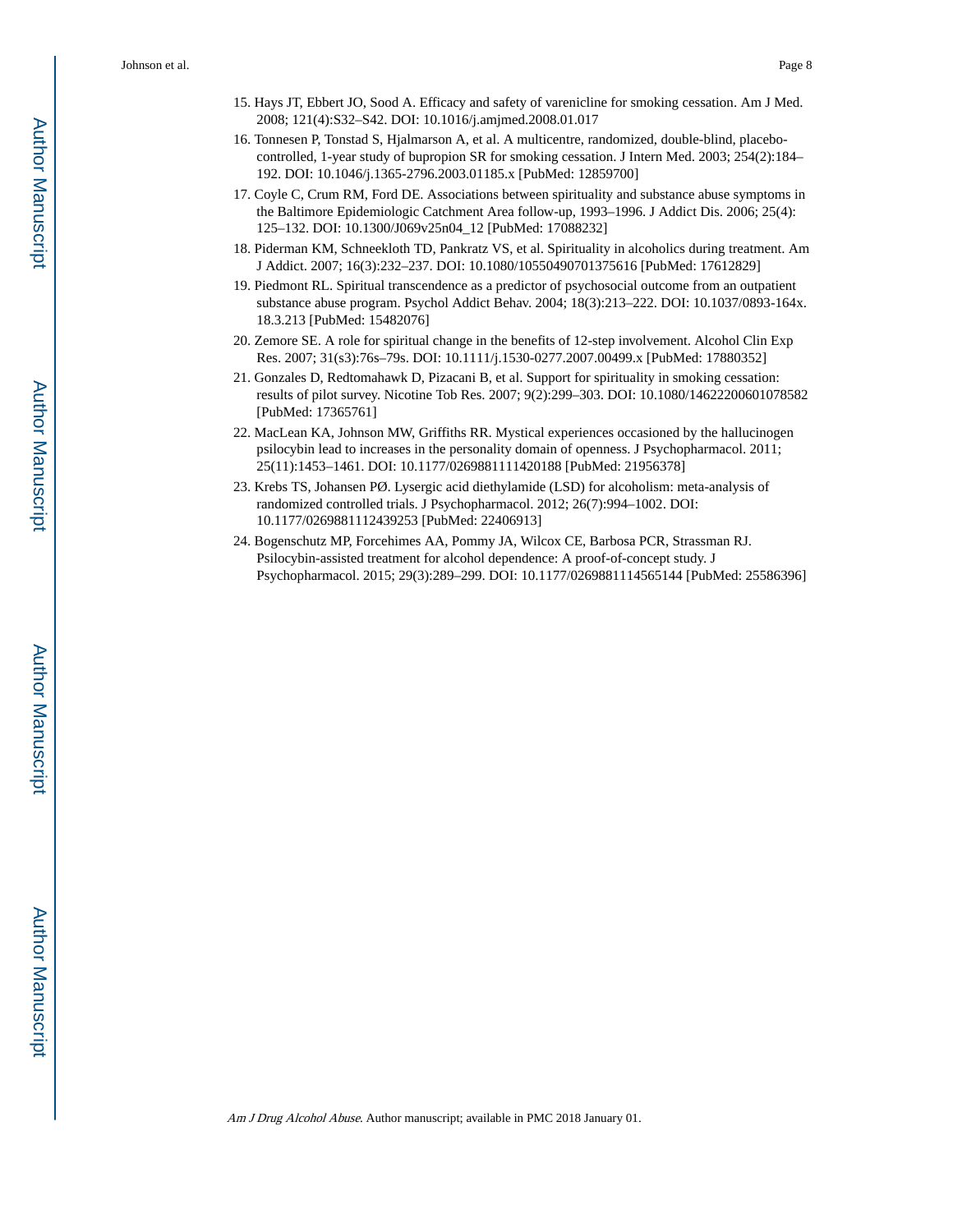Johnson et al. Page 9



#### **Figure 1.**

(A) Exhaled carbon monoxide (CO) shown for each participant from baseline through longterm follow-up (LT). (B) Urine cotinine levels shown for each participant from baseline through long-term follow-up. (C) Timeline Follow-back (TLFB) data of self-reported daily smoking; individual data points show individual participant data, with the group mean indicated by horizontal line; horizontal brackets indicate significant reductions between intake and each of 4 follow-up assessments (2-tailed paired *t*-tests,  $p < 0.001$ ). (D) Relationship between average scores on the Mystical Experience Questionnaire (MEQ30) at the conclusion of each psilocybin session, and change in urinary cotinine levels from study intake to long-term follow-up. Data points show data from each of the 15 individual participants with best-fit linear regression.